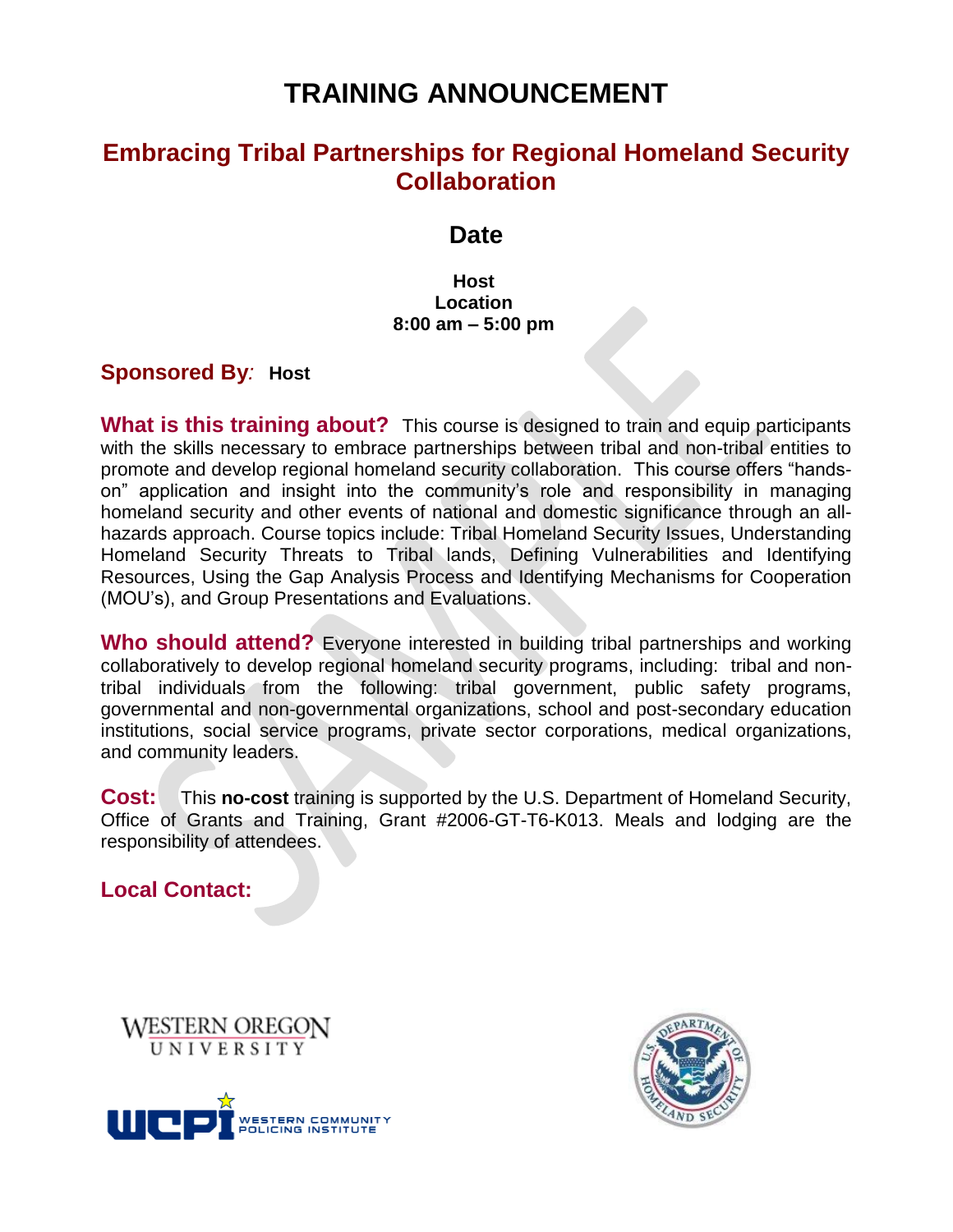## **Registration Form**

### **Embracing Tribal Partnerships for Regional Homeland Security Collaboration Host**

# **Date 8:00 AM – 5:00 PM**

 $\epsilon$ 

| Name                                                                                                                                                                                                         |
|--------------------------------------------------------------------------------------------------------------------------------------------------------------------------------------------------------------|
| Address                                                                                                                                                                                                      |
|                                                                                                                                                                                                              |
| Email<br>Telephone___                                                                                                                                                                                        |
| Representing                                                                                                                                                                                                 |
| Tribe / Community / City / Business / Agency # of team members                                                                                                                                               |
| Individual registrations must be received by December 7, 2007                                                                                                                                                |
| Please mail or fax to:<br><b>Western Community Policing Institute</b><br>345 N. Monmouth Avenue<br>Monmouth, OR 97361<br>503-751-4001 / Fax: 503-751-4009                                                    |
| For more information on this course, please call:<br>Ashley Schaumburg at 503-751-4011 or email: schaumburga@wou.edu For more<br>about this and other WCPI trainings and events, please visit our website at |

**www.westernrcpi.com.**

**Pre-Registration is required.** Classes are filled on a first-come, first-serve basis. Participants are encouraged to attend with a team of individuals from their community; a registration form is required for each person. Class is limited to 60.